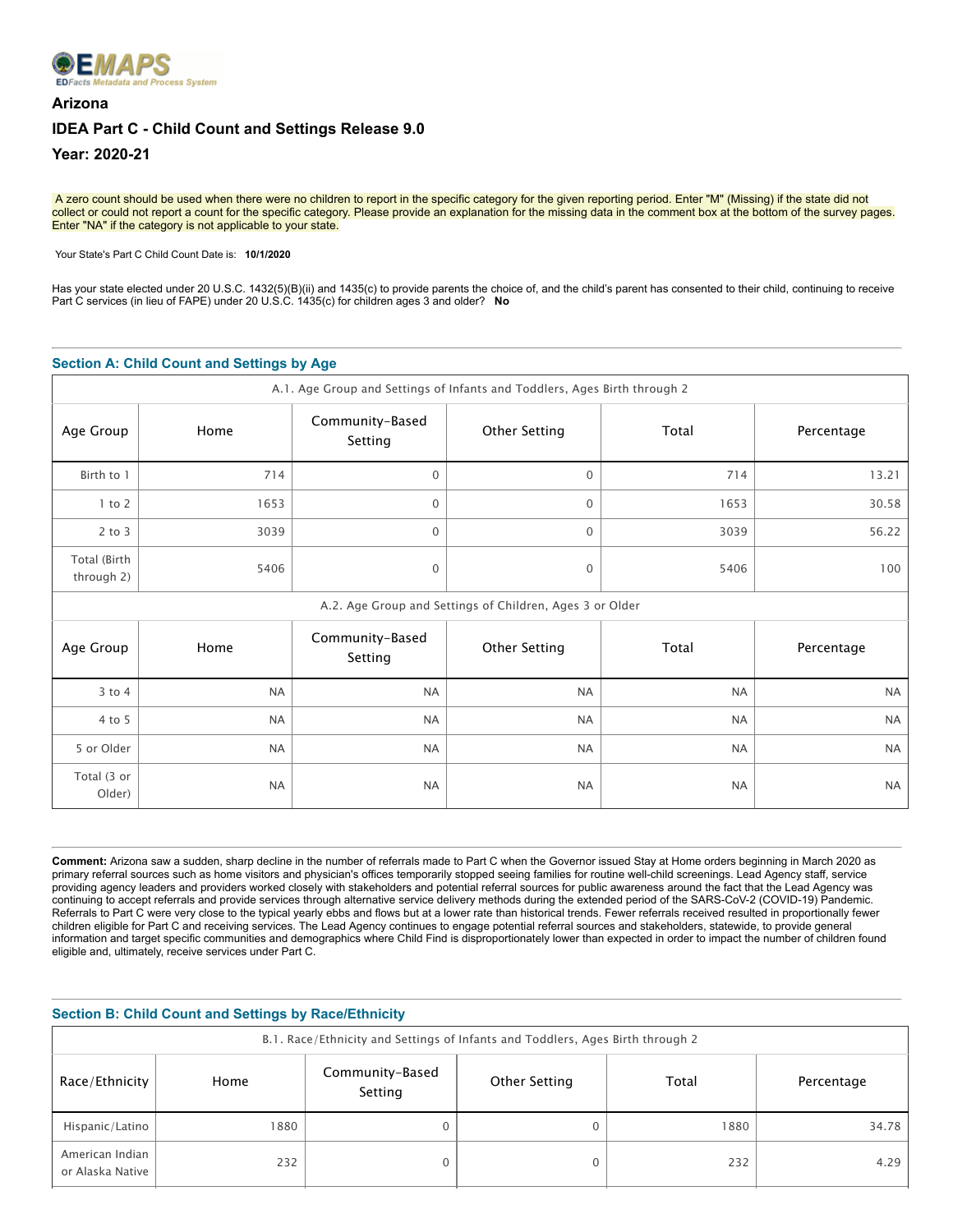| Asian                                           | 121       | $\boldsymbol{0}$           | $\boldsymbol{0}$                                              | 121       | 2.24       |
|-------------------------------------------------|-----------|----------------------------|---------------------------------------------------------------|-----------|------------|
| <b>Black or African</b><br>American             | 253       | $\boldsymbol{0}$           | $\boldsymbol{0}$                                              | 253       | 4.68       |
| Native Hawaiian<br>or Other Pacific<br>Islander | 11        | $\boldsymbol{0}$           | $\boldsymbol{0}$                                              | 11        | 0.2        |
| White                                           | 2726      | $\mathbf 0$                | $\mathbf{O}$                                                  | 2726      | 50.43      |
| Two or More<br>Races                            | 183       | $\boldsymbol{0}$           | $\boldsymbol{0}$                                              | 183       | 3.39       |
| Total (Birth<br>through 2)                      | 5406      | $\boldsymbol{0}$           | $\boldsymbol{0}$                                              | 5406      | 100        |
|                                                 |           |                            | B.2. Race/Ethnicity and Settings of Children, Ages 3 or Older |           |            |
| Race/Ethnicity                                  | Home      | Community-Based<br>Setting | <b>Other Setting</b>                                          | Total     | Percentage |
|                                                 |           |                            |                                                               |           |            |
| Hispanic/Latino                                 | <b>NA</b> | <b>NA</b>                  | $\sf NA$                                                      | <b>NA</b> | <b>NA</b>  |
| American Indian<br>or Alaska Native             | <b>NA</b> | <b>NA</b>                  | <b>NA</b>                                                     | <b>NA</b> | <b>NA</b>  |
| Asian                                           | <b>NA</b> | <b>NA</b>                  | <b>NA</b>                                                     | <b>NA</b> | <b>NA</b>  |
| <b>Black or African</b><br>American             | <b>NA</b> | <b>NA</b>                  | <b>NA</b>                                                     | <b>NA</b> | <b>NA</b>  |
| Native Hawaiian<br>or Other Pacific<br>Islander | <b>NA</b> | <b>NA</b>                  | <b>NA</b>                                                     | <b>NA</b> | <b>NA</b>  |
| White                                           | <b>NA</b> | $\sf NA$                   | $\sf NA$                                                      | <b>NA</b> | <b>NA</b>  |
| Two or More<br>Races                            | <b>NA</b> | <b>NA</b>                  | <b>NA</b>                                                     | <b>NA</b> | <b>NA</b>  |

**Comment:** Arizona saw a sudden, sharp decline in the number of referrals made to Part C when the Governor issued Stay at Home orders beginning in March 2020 as primary referral sources such as home visitors and physician's offices temporarily stopped seeing families for routine well-child screenings. Lead Agency staff, service providing agency leaders and providers worked closely with stakeholders and potential referral sources for public awareness around the fact that the Lead Agency was continuing to accept referrals and provide services through alternative service delivery methods during the extended period of the SARS-CoV-2 (COVID-19) Pandemic. Referrals to Part C were very close to the typical yearly ebbs and flows but at a lower rate than historical trends. Fewer referrals received resulted in proportionally fewer children eligible for Part C and receiving services. The Lead Agency continues to engage potential referral sources and stakeholders, statewide, to provide general information and target specific communities and demographics where Child Find is disproportionately lower than expected in order to impact the number of children found eligible and, ultimately, receive services under Part C.

#### **Section C: Child Count by Gender**

| C.1. Gender Of Infants and Toddlers, Ages Birth through 2, Receiving<br>Early Intervention Services |       |            |  |  |  |  |
|-----------------------------------------------------------------------------------------------------|-------|------------|--|--|--|--|
| Gender                                                                                              | Total | Percentage |  |  |  |  |
| Male                                                                                                | 3325  | 61.51      |  |  |  |  |
| Female                                                                                              | 2081  | 38.49      |  |  |  |  |
| Total (Birth<br>through 2)                                                                          | 5406  | ( ) ( )    |  |  |  |  |
| C.2. Gender of Children, Ages 3 Or Older, Receiving Early Intervention<br>Services                  |       |            |  |  |  |  |
|                                                                                                     |       |            |  |  |  |  |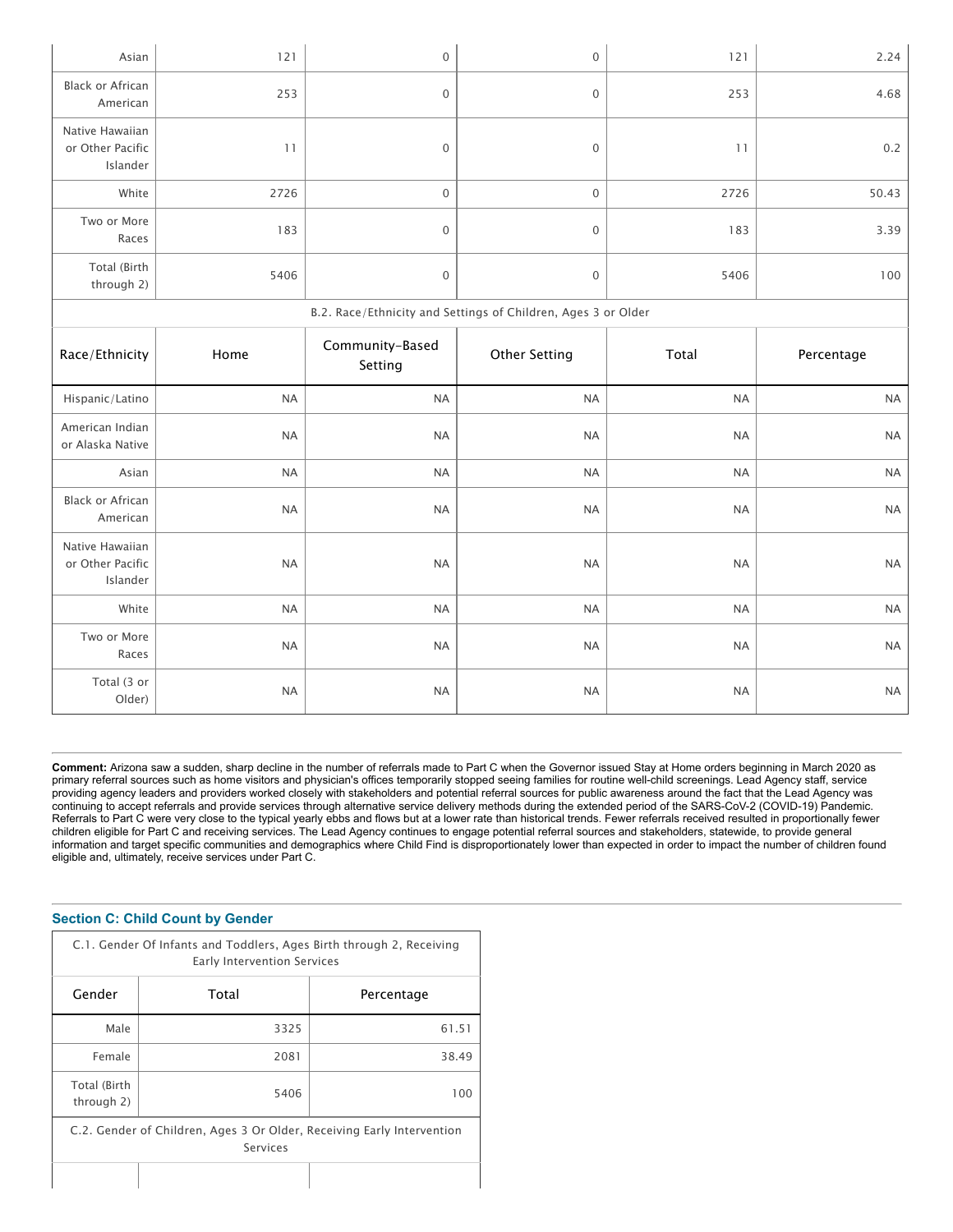| Gender                | Total     | Percentage |
|-----------------------|-----------|------------|
| Male                  | <b>NA</b> | <b>NA</b>  |
| Female                | <b>NA</b> | <b>NA</b>  |
| Total (3 or<br>Older) | <b>NA</b> | <b>NA</b>  |

**Comment:** Arizona saw a sudden, sharp decline in the number of referrals made to Part C when the Governor issued Stay at Home orders beginning in March 2020 as primary referral sources such as home visitors and physician's offices temporarily stopped seeing families for routine well-child screenings. Lead Agency staff, service providing agency leaders and providers worked closely with stakeholders and potential referral sources for public awareness around the fact that the Lead Agency was continuing to accept referrals and provide services through alternative service delivery methods during the extended period of the SARS-CoV-2 (COVID-19) Pandemic. Referrals to Part C were very close to the typical yearly ebbs and flows but at a lower rate than historical trends. Fewer referrals received resulted in proportionally fewer children eligible for Part C and receiving services. The Lead Agency continues to engage potential referral sources and stakeholders, statewide, to provide general information and target specific communities and demographics where Child Find is disproportionately lower than expected in order to impact the number of children found eligible and, ultimately, receive services under Part C.

#### **Section D: At Risk Child Count**

Has your state elected under 20 U.S.C. 1432(5)(B)(i) to serve children under the age of three and at risk of having substantial delays if early intervention services are not provided? **No**

| At Risk Infants and Toddlers, Ages Birth through 2 |                             |            |            |            |  |  |  |  |  |
|----------------------------------------------------|-----------------------------|------------|------------|------------|--|--|--|--|--|
|                                                    | Ages as of Child Count Date |            |            |            |  |  |  |  |  |
| Race/Ethnicity                                     | Total                       | Birth to 1 | $1$ to $2$ | $2$ to $3$ |  |  |  |  |  |
| Hispanic/Latino                                    | <b>NA</b>                   |            |            |            |  |  |  |  |  |
| American Indian<br>or Alaska Native                | <b>NA</b>                   |            |            |            |  |  |  |  |  |
| Asian                                              | <b>NA</b>                   |            |            |            |  |  |  |  |  |
| Black or African<br>American                       | <b>NA</b>                   |            |            |            |  |  |  |  |  |
| Native Hawaiian<br>or Other Pacific<br>Islander    | <b>NA</b>                   |            |            |            |  |  |  |  |  |
| White                                              | <b>NA</b>                   |            |            |            |  |  |  |  |  |
| Two or More<br>Races                               | <b>NA</b>                   |            |            |            |  |  |  |  |  |
| Total (Birth<br>through 2)                         | <b>NA</b>                   | <b>NA</b>  | <b>NA</b>  | <b>NA</b>  |  |  |  |  |  |

**Comment:**

#### **Section E: Cumulative Child Count by Race/Ethnicity and Gender**

*Cumulative Number of Infants and Toddlers Who Received Early Intervention Services by Race/Ethnicity and Gender*

Cumulative Child Count Reference Period: From: **1/1/2020** To: **12/31/2020**

| E.1. Cumulative Count of Infants and Toddlers, Ages Birth through 2, by<br>Race/Ethnicity |       |            |  |  |  |
|-------------------------------------------------------------------------------------------|-------|------------|--|--|--|
| Race/Ethnicity                                                                            | Total | Percentage |  |  |  |
| Hispanic/Latino                                                                           | 3811  | 35.52      |  |  |  |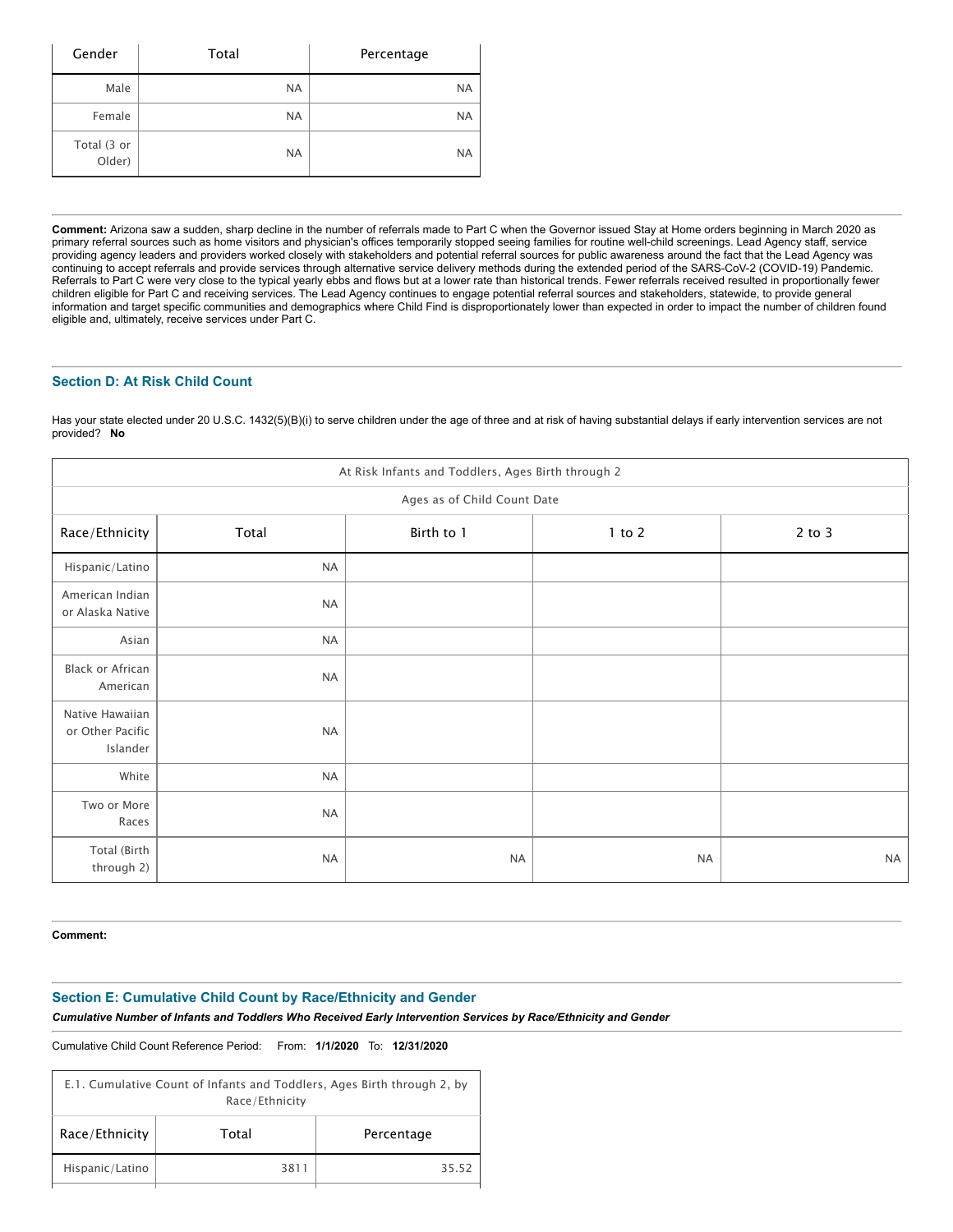| Total (Birth<br>through 2)                      | 10729                                                                             | 100        |
|-------------------------------------------------|-----------------------------------------------------------------------------------|------------|
| Female                                          | 3931                                                                              | 36.64      |
| Male                                            | 6798                                                                              | 63.36      |
| Gender                                          | Total                                                                             | Percentage |
|                                                 | E.2. Cumulative Count of Infants and Toddlers, Ages Birth through 2, by<br>Gender |            |
| Total (Birth<br>through 2)                      | 10729                                                                             | 100        |
| Two or More<br>Races                            | 328                                                                               | 3.06       |
| White                                           | 5340                                                                              | 49.77      |
| Native Hawaiian<br>or Other Pacific<br>Islander | 29                                                                                | 0.27       |
| <b>Black or African</b><br>American             | 505                                                                               | 4.71       |
| Asian                                           | 265                                                                               | 2.47       |
| American Indian<br>or Alaska Native             | 451                                                                               | 4.2        |

**Comment:** Arizona saw a sudden, sharp decline in the number of referrals made to Part C when the Governor issued Stay at Home orders beginning in March 2020 as primary referral sources such as home visitors and physician's offices temporarily stopped seeing families for routine well-child screenings. Lead Agency staff, service providing agency leaders and providers worked closely with stakeholders and potential referral sources for public awareness around the fact that the Lead Agency was continuing to accept referrals and provide services through alternative service delivery methods during the extended period of the SARS-CoV-2 (COVID-19) Pandemic. Referrals to Part C were very close to the typical yearly ebbs and flows but at a lower rate than historical trends. Fewer referrals received resulted in proportionally fewer children eligible for Part C and receiving services. The Lead Agency continues to engage potential referral sources and stakeholders, statewide, to provide general information and target specific communities and demographics where Child Find is disproportionately lower than expected in order to impact the number of children found eligible and, ultimately, receive services under Part C.

**Error Comments:** There are no edit check warnings. Arizona Part C submits the results of the Child Counts and Settings survey.

This report shows the most recent data that was entered by Arizona . These data were generated on 3/23/2021 2:45 PM EDT.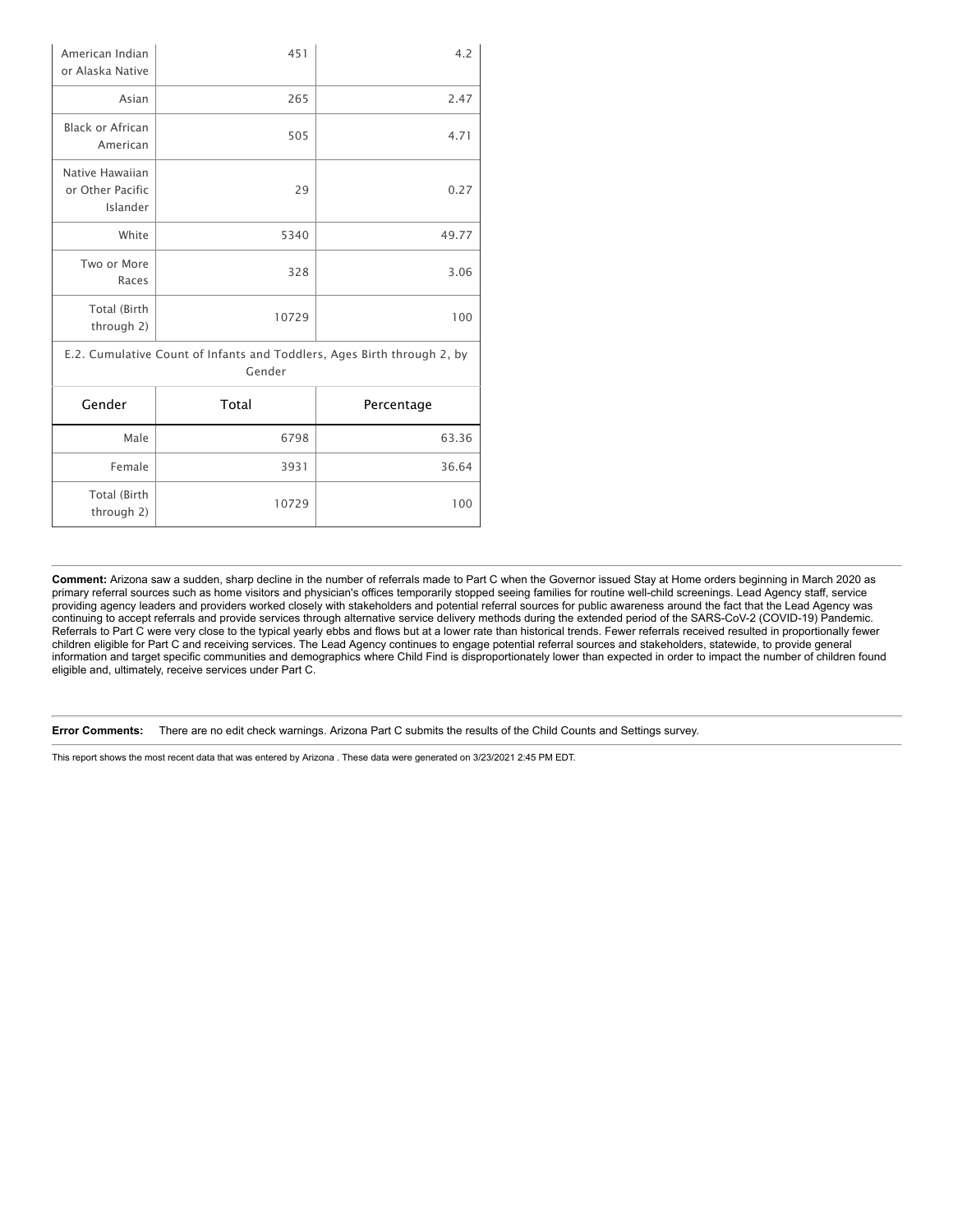

### **Arizona**

### **IDEA Part C - Exiting Process Release 10.0**

#### **Year: 2020-21**

A zero count should be used when there were no children to report in the specific category for the given reporting period. Enter "M" (Missing) if the state did not collect or could not report a count for the specific category. For Question 3 (Part B eligible, continuing in Part C) enter NA if the category is not applicable. Please provide an explanation for the missing data in the comment box at the bottom of the survey pages.

What is your state's 12 month reporting period? From: 07/01/2020 To: 06/30/2021

#### **Section A: Reason for Exit by Race/Ethnicity**

| Reason for Exit                                                                   | Hispanic/Latino | American<br>Indian or<br>Alaska<br>Native | Asian          | Black or<br>African<br>American | <b>Native</b><br>Hawaiian<br>or Other<br>Pacific<br>Islander | White        | Two or<br>More<br>Races | Total            |
|-----------------------------------------------------------------------------------|-----------------|-------------------------------------------|----------------|---------------------------------|--------------------------------------------------------------|--------------|-------------------------|------------------|
| Program Completion                                                                |                 |                                           |                |                                 |                                                              |              |                         |                  |
| No Longer Eligible for Part<br>C Prior to Reaching Age<br>Three                   | 69              | 12                                        | $\overline{4}$ | 9                               | $\mathbf{1}$                                                 | 120          | 8                       | 223              |
| Exit at Age Three                                                                 |                 |                                           |                |                                 |                                                              |              |                         |                  |
| Part B Eligible, Exiting Part<br>C                                                | 855             | 91                                        | 66             | 89                              | 6                                                            | 1110         | 59                      | 2276             |
| Part B Eligible, Continuing<br>in Part C                                          | $\mathbf 0$     | $\mathbf 0$                               | $\overline{0}$ | $\mathbf 0$                     | $\mathbf 0$                                                  | $\mathbf{0}$ | $\mathbf 0$             | $\boldsymbol{0}$ |
| Not eligible for Part B, Exit<br>with Referrals to other<br>Programs              | 63              | $9\,$                                     | 8              | 8                               | $\boldsymbol{0}$                                             | 104          | 11                      | 203              |
| Not Eligible for Part B, Exit<br>with No Referrals                                | 41              | 6                                         | $\overline{2}$ | 11                              | $\overline{2}$                                               | 70           | 5                       | 137              |
| Part B Eligibility Not<br>Determined                                              | 251             | 26                                        | 13             | 30                              | 3                                                            | 250          | 14                      | 587              |
| Not Receiving Services                                                            |                 |                                           |                |                                 |                                                              |              |                         |                  |
| Deceased                                                                          | $\overline{7}$  | $\overline{3}$                            | $\mathbf{0}$   | $\mathbf{1}$                    | $\mathbf{1}$                                                 | 15           | $\mathbf{1}$            | 28               |
| Moved Out of State                                                                | 49              | 5                                         | 9              | 12                              | $\mathbf{1}$                                                 | 125          | 9                       | 210              |
| Withdrawal by Parent or<br>Guardian                                               | 260             | 32                                        | 18             | 43                              | $\mathbf{1}$                                                 | 463          | 26                      | 843              |
| Attempts to Contact<br>Unsuccessful                                               | 233             | 39                                        | 6              | 37                              | 3                                                            | 242          | 11                      | 571              |
| <b>Total Number of Infants</b><br>and Toddlers Exiting by<br>Racial Ethnic Groups | 1828            | 223                                       | 126            | 240                             | 18                                                           | 2499         | 144                     | 5078             |

**Comment:** 

| Section A (Percentages): Reason for Exit by Race/Ethnicity |                      |               |         |                       |                      |         |                  |       |
|------------------------------------------------------------|----------------------|---------------|---------|-----------------------|----------------------|---------|------------------|-------|
| Reason for Exit                                            | %<br>Hispanic/Latino | %<br>American | % Asian | % Black or<br>African | % Native<br>Hawaiian | % White | % Two or<br>More | Total |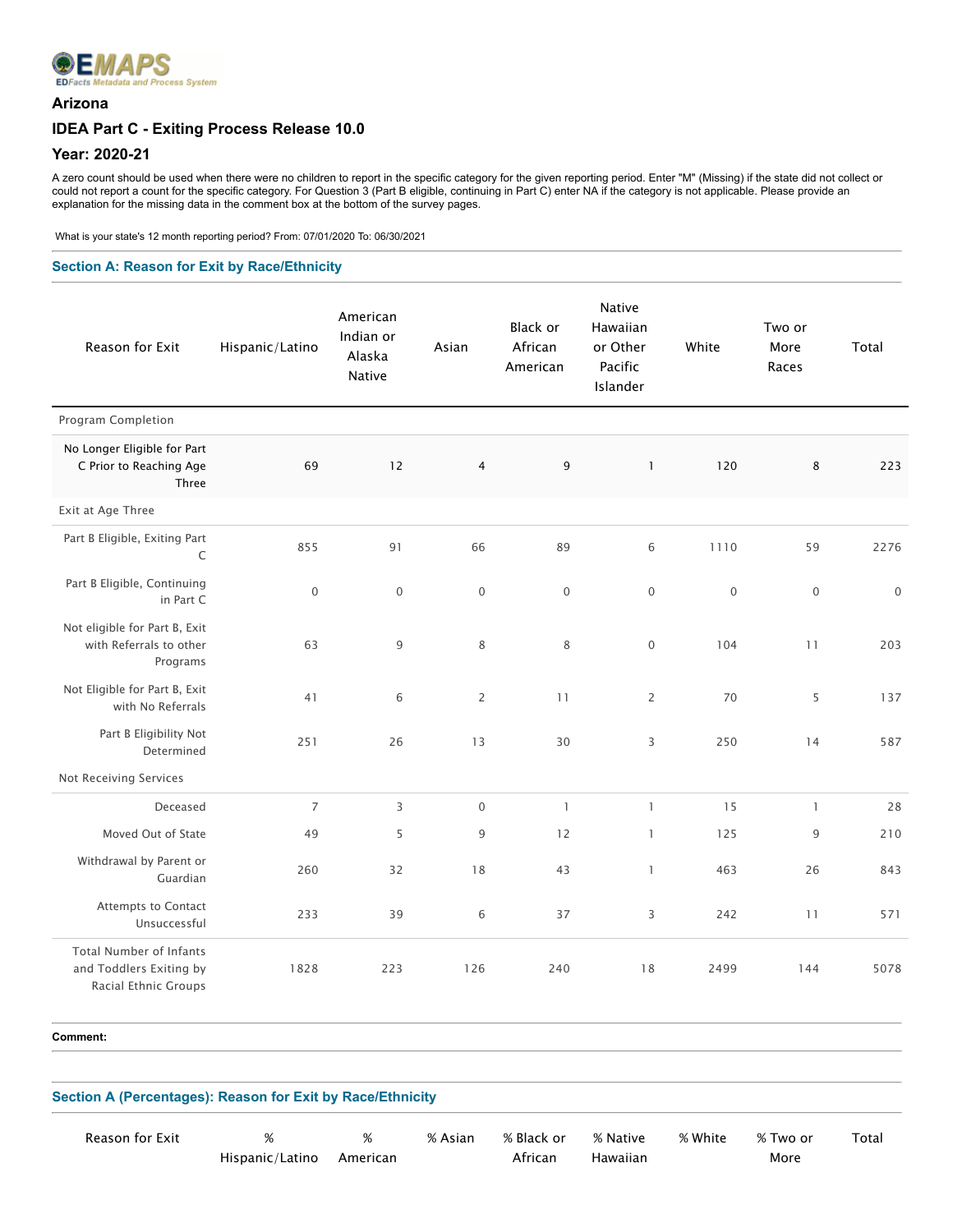|                                                                                   |                  | Indian or<br>Alaska<br>Native |                     | American            | or Other<br>Pacific<br>Islander |                  | Races            |     |
|-----------------------------------------------------------------------------------|------------------|-------------------------------|---------------------|---------------------|---------------------------------|------------------|------------------|-----|
| Program Completion                                                                |                  |                               |                     |                     |                                 |                  |                  |     |
| No Longer Eligible for Part<br>C Prior to Reaching Age<br>Three                   | 30.9             | 5.4                           | 1.8                 | $\overline{4}$      | 0.4                             | 53.8             | 3.6              | 100 |
| Exit at Age Three                                                                 |                  |                               |                     |                     |                                 |                  |                  |     |
| Part B Eligible, Exiting Part<br>$\mathsf C$                                      | 37.6             | $\overline{4}$                | 2.9                 | 3.9                 | 0.3                             | 48.8             | 2.6              | 100 |
| Part B Eligible, Continuing<br>in Part C                                          | $\boldsymbol{0}$ | $\boldsymbol{0}$              | $\mathbf 0$         | $\mathsf{O}\xspace$ | $\boldsymbol{0}$                | $\boldsymbol{0}$ | $\boldsymbol{0}$ | 100 |
| Not eligible for Part B, Exit<br>with Referrals to other<br>Programs              | 31               | 4.4                           | 3.9                 | 3.9                 | $\mathbf 0$                     | 51.2             | 5.4              | 100 |
| Not Eligible for Part B, Exit<br>with No Referrals                                | 29.9             | 4.4                           | 1.5                 | $\,8\,$             | 1.5                             | 51.1             | 3.6              | 100 |
| Part B Eligibility Not<br>Determined                                              | 42.8             | 4.4                           | 2.2                 | 5.1                 | 0.5                             | 42.6             | 2.4              | 100 |
| Not Receiving Services                                                            |                  |                               |                     |                     |                                 |                  |                  |     |
| Deceased                                                                          | 25               | 10.7                          | $\mathsf{O}\xspace$ | 3.6                 | 3.6                             | 53.6             | 3.6              | 100 |
| Moved Out of State                                                                | 23.3             | 2.4                           | 4.3                 | 5.7                 | 0.5                             | 59.5             | 4.3              | 100 |
| Withdrawal by Parent or<br>Guardian                                               | 30.8             | 3.8                           | 2.1                 | 5.1                 | 0.1                             | 54.9             | 3.1              | 100 |
| Attempts to Contact<br>Unsuccessful                                               | 40.8             | 6.8                           | 1.1                 | 6.5                 | 0.5                             | 42.4             | 1.9              | 100 |
| <b>Total Number of Infants</b><br>and Toddlers Exiting by<br>Racial Ethnic Groups | 36               | 4.4                           | 2.5                 | 4.7                 | 0.4                             | 49.2             | 2.8              | 100 |

## **Section B: Reason for Exit by Gender**

| Reason for<br>Exit                                                      | Male     | Female   | Total    |
|-------------------------------------------------------------------------|----------|----------|----------|
| Program Completion                                                      |          |          |          |
| No Longer<br>Eligible for Part<br>C Prior to<br>Reaching Age<br>Three   | 135      | 88       | 223      |
| Exit at Age Three                                                       |          |          |          |
| Part B Eligible,<br>Exiting Part C                                      | 1515     | 761      | 2276     |
| Part B Eligible,<br>Continuing in<br>Part C                             | $\Omega$ | $\Omega$ | $\Omega$ |
| Not eligible for<br>Part B, Exit with<br>Referrals to<br>other Programs | 123      | 80       | 203      |
| Not Eligible for                                                        | 83       | 54       | 137      |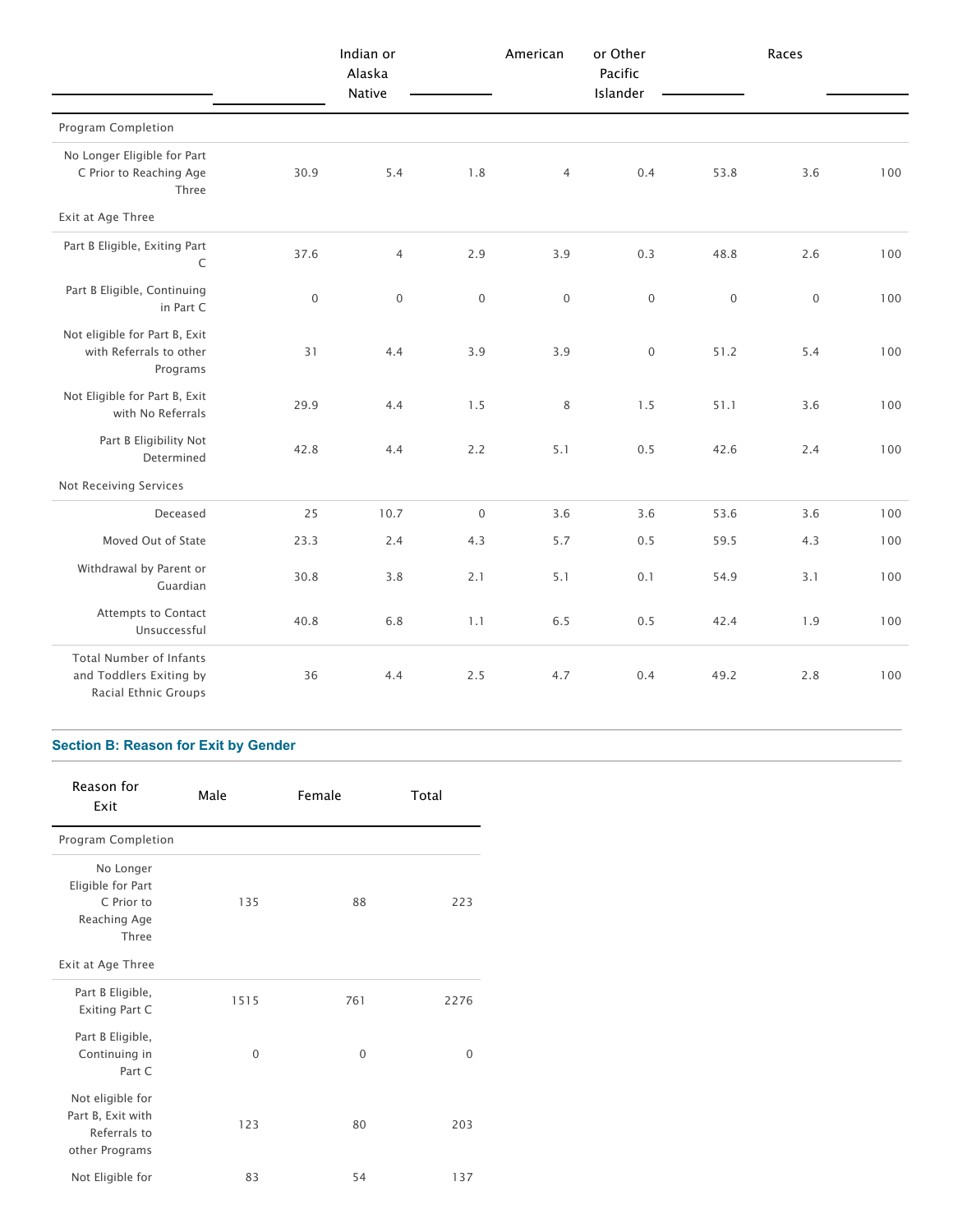## Part B, Exit with

#### No Referrals

| Part B Eligibility<br>Not Determined<br>Not Receiving Services                | 403  | 184  | 587  |
|-------------------------------------------------------------------------------|------|------|------|
| Deceased                                                                      | 11   | 17   | 28   |
|                                                                               |      |      |      |
| Moved Out of<br>State                                                         | 130  | 80   | 210  |
| Withdrawal by<br>Parent or<br>Guardian                                        | 473  | 370  | 843  |
| Attempts to<br>Contact<br>Unsuccessful                                        | 366  | 205  | 571  |
| <b>Total Number of</b><br>Infants and<br><b>Toddlers Exiting</b><br>by Gender | 3239 | 1839 | 5078 |

**Comment:** 

## **Section B (Percentages): Reason for Exit by Gender**

| Reason for<br>Exit                                                      | % Male   | % Female | Total |
|-------------------------------------------------------------------------|----------|----------|-------|
| Program Completion                                                      |          |          |       |
| No Longer<br>Eligible for Part<br>C Prior to<br>Reaching Age<br>Three   | 60.5     | 39.5     | 100   |
| Exit at Age Three                                                       |          |          |       |
| Part B Eligible,<br><b>Exiting Part C</b>                               | 66.6     | 33.4     | 100   |
| Part B Eligible,<br>Continuing in<br>Part C                             | $\Omega$ | $\Omega$ | 100   |
| Not eligible for<br>Part B, Exit with<br>Referrals to<br>other Programs | 60.6     | 39.4     | 100   |
| Not Eligible for<br>Part B, Exit with<br>No Referrals                   | 60.6     | 39.4     | 100   |
| Part B Eligibility<br>Not Determined                                    | 68.7     | 31.3     | 100   |
| Not Receiving Services                                                  |          |          |       |
| Deceased                                                                | 39.3     | 60.7     | 100   |
| Moved Out of<br>State                                                   | 61.9     | 38.1     | 100   |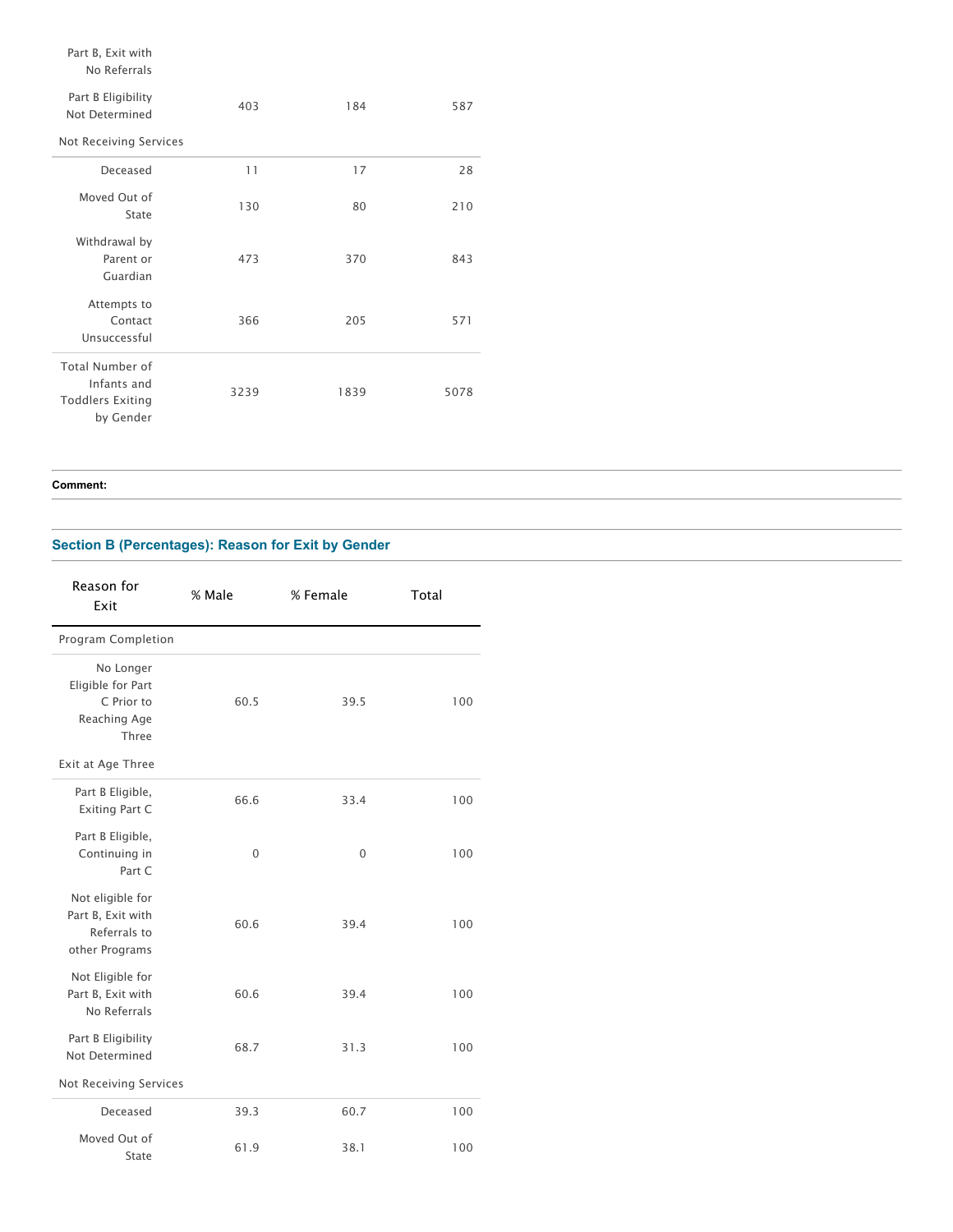| Withdrawal by<br>Parent or<br>Guardian                                        | 56.1 | 43.9 | 100 |
|-------------------------------------------------------------------------------|------|------|-----|
| Attempts to<br>Contact<br>Unsuccessful                                        | 64.1 | 35.9 | 100 |
| <b>Total Number of</b><br>Infants and<br><b>Toddlers Exiting</b><br>by Gender | 63.8 | 36.2 | 100 |

#### **Error Comments:**

This report shows the most recent data that was entered by Arizona. These data were generated on 10/21/2021 12:04 PM EDT.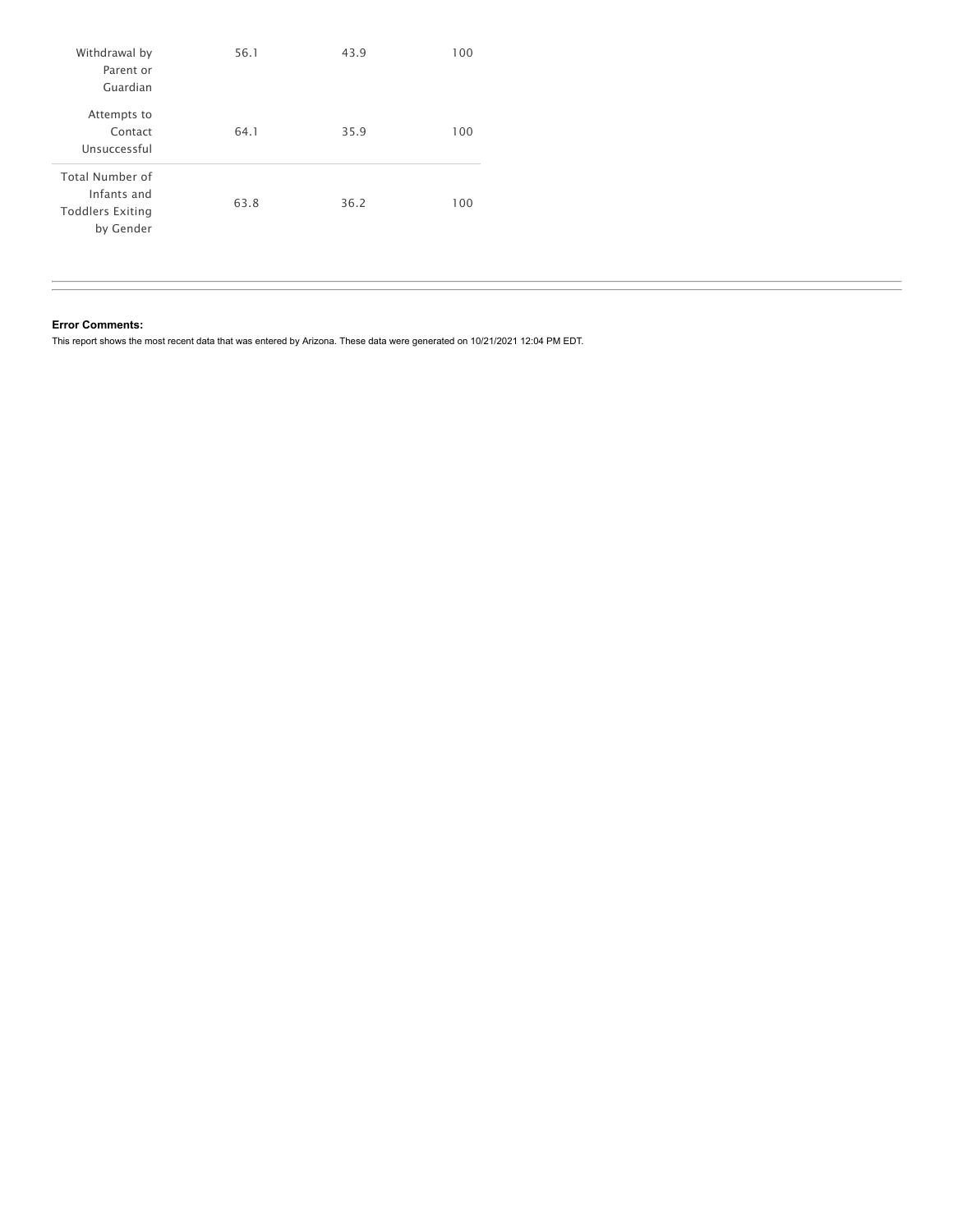

# **Arizona IDEA Part C - Dispute Resolution Year 2020-21**

A zero count should be used when there were no events or occurrences to report in the specific category for the given reporting period. Check "Missing" if the state did not collect or could not report a count for the specific category. Please provide an explanation for the missing data in the comment box at the bottom of the page.

# **Section A: Written, Signed Complaints**

| (1) Total number of written signed complaints filed.  |                   |
|-------------------------------------------------------|-------------------|
| $(1.1)$ Complaints with reports issued.               |                   |
| $(1.1)$ (a) Reports with findings of noncompliance.   |                   |
| $(1.1)$ (b) Reports within timelines.                 | $\mathbf{0}$      |
| $(1.1)$ (c) Reports within extended timelines.        |                   |
| $(1.2)$ Complaints pending.                           | $\Omega$          |
| $(1.2)$ (a) Complaints pending a due process hearing. | $\mathbf{\Omega}$ |
| (1.3) Complaints withdrawn or dismissed.              |                   |

# **Section B: Mediation Requests**

| (2) Total number of mediation requests received through<br>all dispute resolution processes. | 0        |
|----------------------------------------------------------------------------------------------|----------|
| (2.1) Mediations held.                                                                       | 0        |
| $(2.1)$ (a) Mediations held related to due process complaints.                               | $\Omega$ |
| $(2.1)$ (a) (i) Mediation agreements related to due process<br>complaints.                   | 0        |
| $(2.1)$ (b) Mediations held not related to due process<br>complaints.                        |          |
| $(2.1)$ (b) (i) Mediation agreements not related to due process<br>complaints.               | $\theta$ |
| (2.2) Mediations pending.                                                                    |          |
| (2.3) Mediations not held.                                                                   |          |

# **Section C: Due Process Complaints**

## **(3) Total number of due process complaints filed. 0**

Has your state adopted Part C due process hearing procedures under 34 CFR 303.430(d)(1) or Part B due process hearing procedures under 34 CFR 303.430(d)(2)? Part C